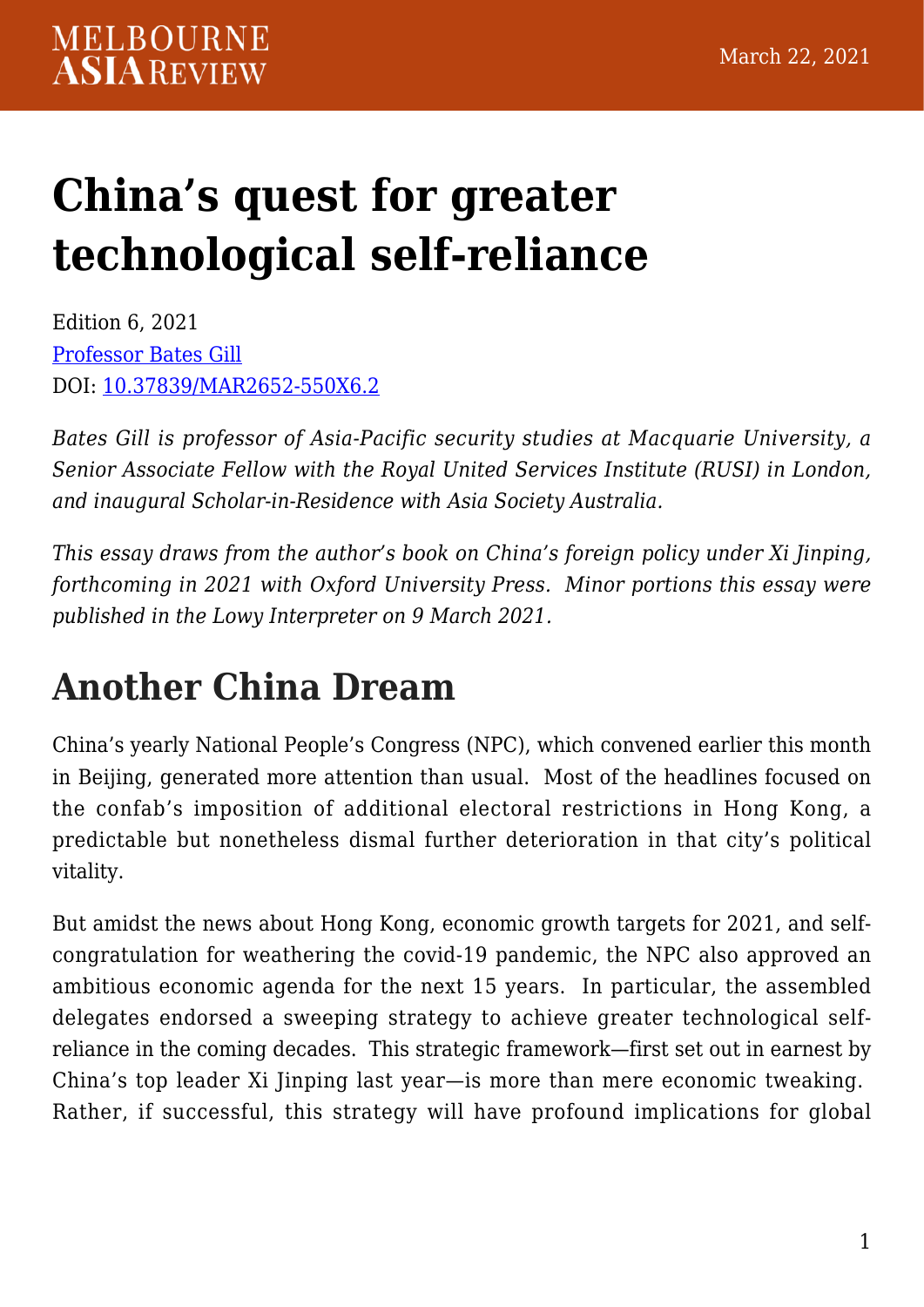economics and geopolitics, including for Australia.

But what is driving this pursuit of self-reliance, especially for China, arguably the greatest beneficiary of breakneck globalisation of the past 25 years? In a nutshell, Xi and other comrades at the top of the Chinese Communist Party (CCP) understand they face significant economic challenges. Some are long-standing. Others have arisen more recently. But they demand attention if the country is to continue ascending the developmental ladder, become a high-income country, and achieve "national rejuvenation" in the next three decades. In basic terms, these troubles involve productivity, innovation, and de-coupling.

## **Uncertainties ahead**

In spite of its economic success, China may face greater economic uncertainty today than at any time since Deng Xiaoping's reform and opening in the 1980s. Not only is China's pace of economic growth slowing, but the slowdown is structural and not merely cyclical. Also importantly, the slowdown has similar aspects to troubled transitions which other emerging economies failed to navigate, threatening to stall China in the ranks of middle-income countries.

At its heart, China's economic challenge is to change the growth model it has so heavily relied upon since the 1990s. China's remarkable economic sprint relied mostly on capital investments and export-led growth, fueled by the influx of rural-tourban, inexpensive surplus labor as well as imported technology to increase efficiency. Investment in capital stock helped to build the foundations of a modern, export-led, industrial economy: power plants, telecommunication networks, highways, railways, airports, harbours, and massive urban centers.

<span id="page-1-0"></span>However, continuing the pace of economic growth based on this model has become more and more difficult with each passing year. China's demographics are an immutably big reason for this as China's growing number of elderly will need to be supported by a dwindling working-age population. China's workforce population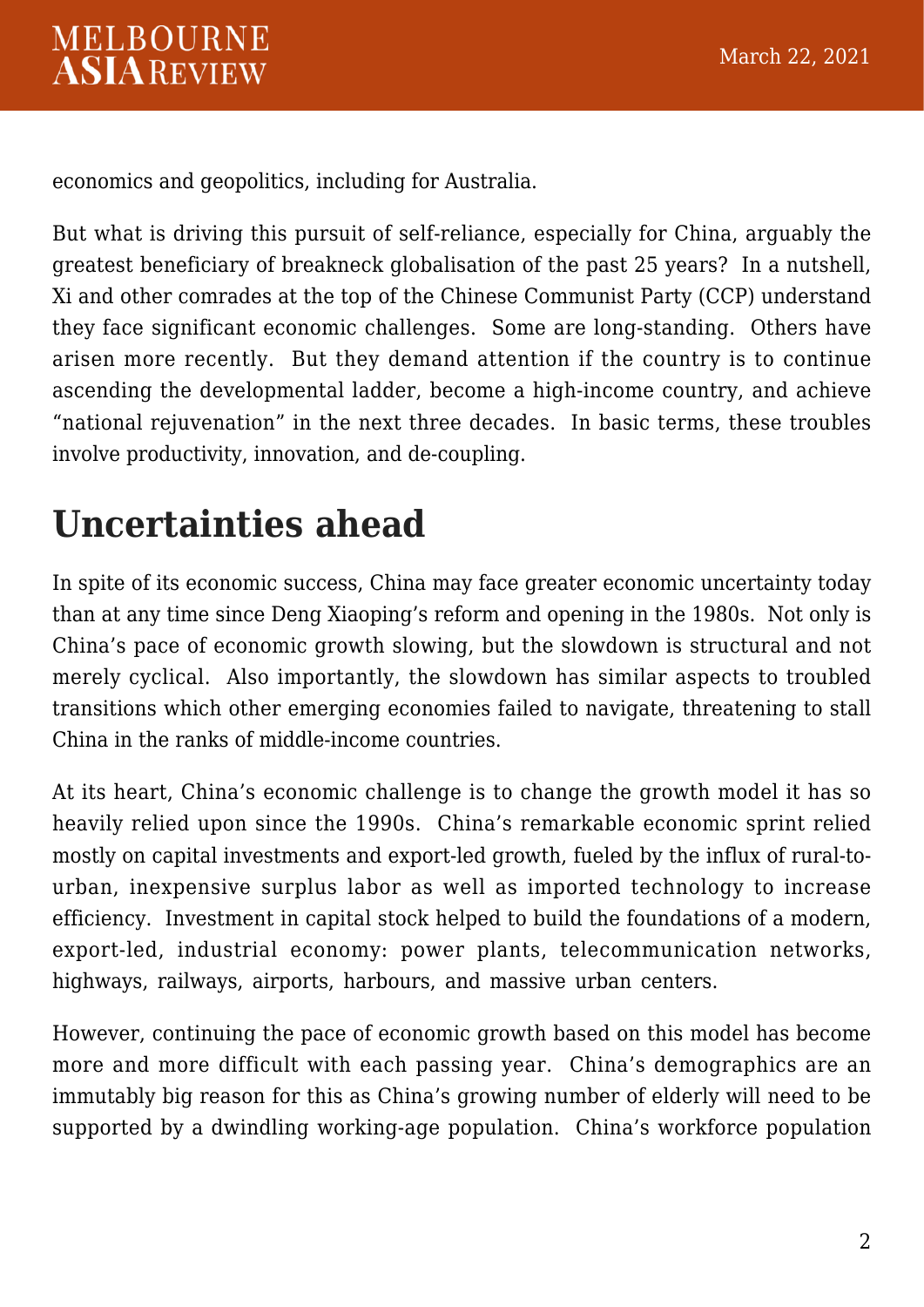peaked in 2012 and has been in decline since, contributing to increasing labor costs.[\[1\]](#page-11-0) China's aging population also foretells increasing long-term pressures on China's savings rate and capital formation, human capital formation, and its welfare and pension systems as the country grows old before it grows rich.[\[2\]](#page-11-1) In addition, capital investments have reached a saturation point.

<span id="page-2-0"></span>China's future economic future needs to rely less on capital investment—which in the past was less concerned with efficient use of capital—and much more on extracting efficiencies and productivity from existing capital stock. That means gaining greater outputs per worker and unit of capital through such measures as technological innovation, allocating capital toward higher-yielding results, and shifting towards a greater consumption-led growth model.

<span id="page-2-1"></span>However, according to the International Monetary Fund, China's post-covid-19 recovery relied very heavily on government financial support which only extended the burden of poorly-performing, capital-intensive state-owned enterprises (SOEs). On the whole, PRC SOEs operate about 20 percent less productively than their private counterparts.<sup>[\[3\]](#page-11-2)</sup> But, because of their social, political, and economic significance within the Chinese system, SOEs still retain privileged access to resources such as capital and land while putting a disproportionate drag on the economy. State-sector reforms are much needed and should include the closure of loss-making firms, stricter budgetary controls on SOEs, and allowing the market to have a greater say in the allocation of resources. But for the current PRC leadership this appears to be too politically risky—if anything, state and Party intervention in the governance of SOEs and the private sector has increased.

<span id="page-2-2"></span>Beijing needs to address these challenges in order to avoid what has been called the "middle income trap." $[4]$  This situation arises when a country reaches middleincome levels, but then—owing to higher wage costs and diminishing productivity gains—fails to progress to high-income status. China's gross national income (GNI) per capita now stands at about U.S.\$11,000 which, according to the World Bank, makes China an "upper middle-income" country and on the cusp of reaching the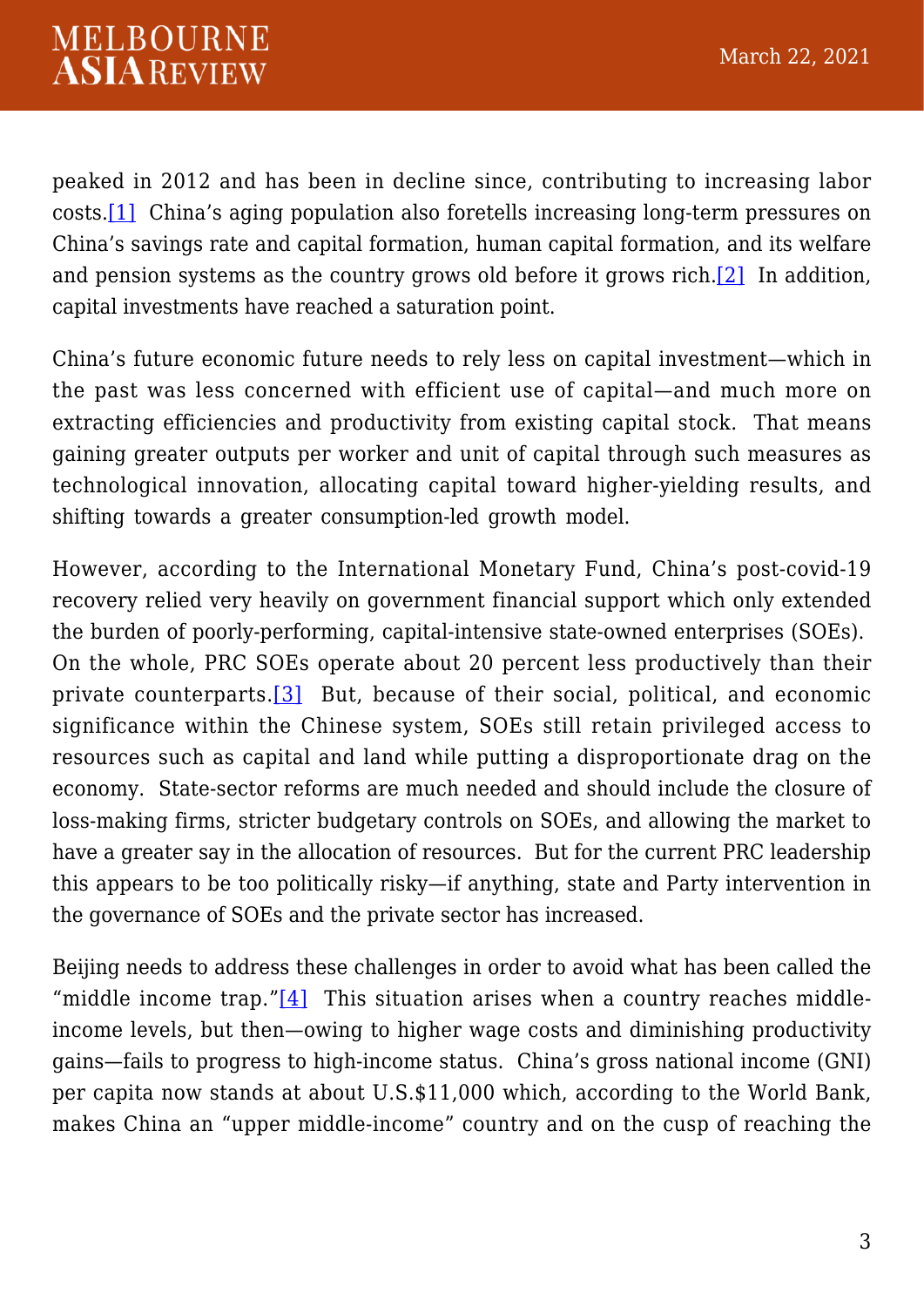lower rungs of the high-income ladder. However, as the World Bank reports, of the 101 middle-income economies in 1960, only 13 advanced to a high-income level by 2008[.\[5\]](#page-11-4)

<span id="page-3-1"></span><span id="page-3-0"></span>In addition, it appears a successful transition to high-income status is highly correlated to "institutional quality": greater political openness, good governance, and the rule of law. Of the 13 economies just noted, the vast majority of them—including PRC neighbors Japan, Singapore, South Korea and Taiwan—developed high-quality political and legal institutions while transiting beyond the middle-income trap.  $[6]$  For Xi Jinping, avoiding this trap is imperative but it also carries economic and political risk. Nonetheless, one of China's most acclaimed economists, former Minister of Finance Lou Jiwei, declared in 2015 that the country has a 50-50 chance of remaining in middle-income limbo if significant reforms were not taken.[\[7\]](#page-12-1)

### <span id="page-3-2"></span>**The innovation imperative**

Given the structural impediments to growth facing the PRC economy, new sources of productivity must be generated. But how? In the past, technology acquisition was an important pathway for introducing greater efficiencies within the PRC economic model. In general, there are three methods by which a country can acquire technology—"transacting", "taking", and "making"—and China has used all of them to spur productivity gains and greater innovation. For much of its economic rise since the 1980s, China has relied on the first two methods. Only recently has the country begun to achieve the third by developing a greater capacity for home-grown technology development. "Transacting" and "taking" can still make an important contribution to China's economic development. However, over the course of the Xi Jinping era, these well-worn pathways have become increasingly strewn with obstacles and risk, particularly in the most advanced technological fields.

In response, industrial policy under Xi Jinping has intensified efforts to leverage both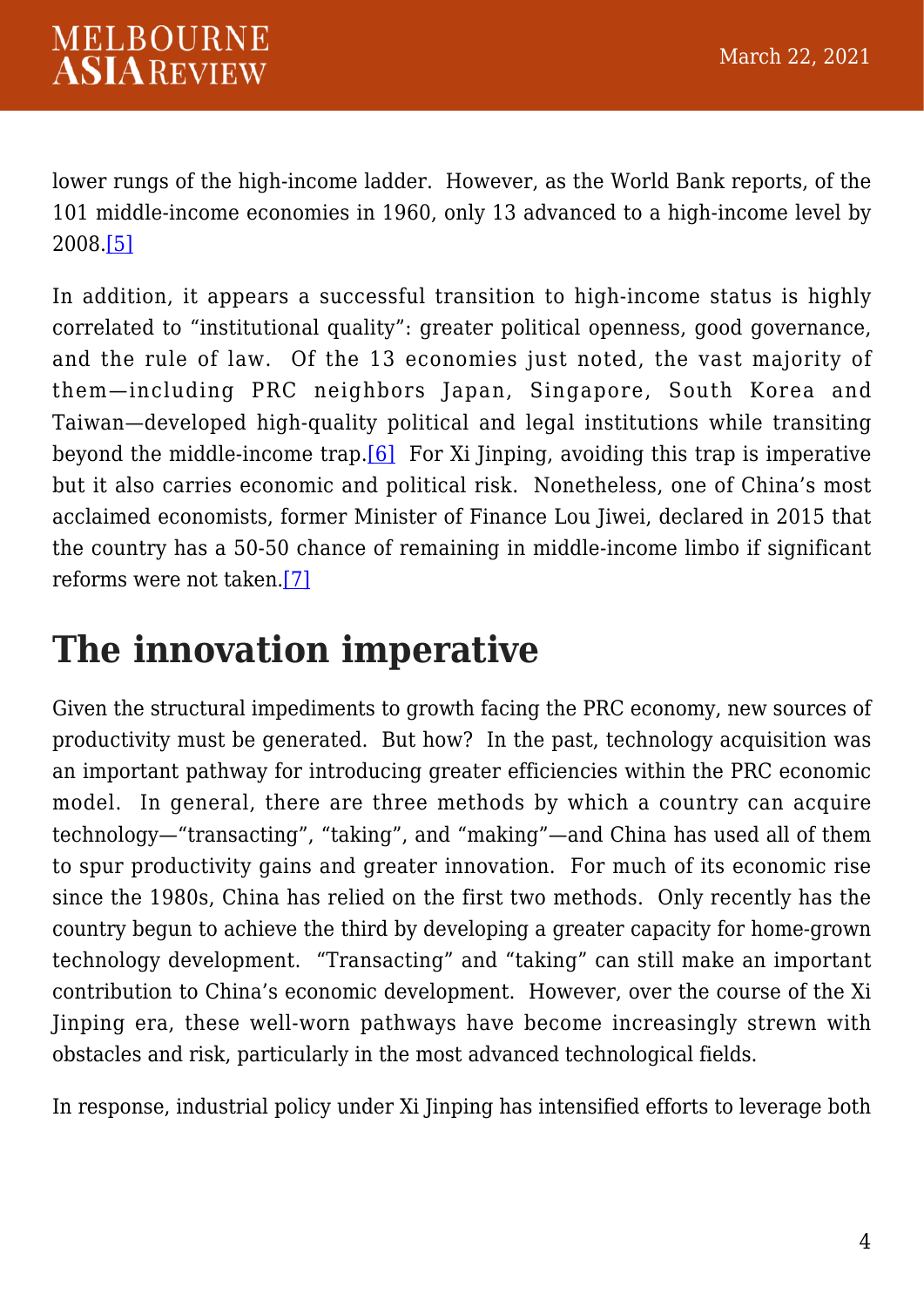<span id="page-4-0"></span>the public and private sector in the cause of indigenous or "independent innovation" (
). According to the PRC State Council, this means "starting from enhancing the national innovation capacity, strengthen original innovation, reinnovation, and absorption of imported innovation." $[8]$  As this definition suggests, China already has significant "national innovation capacity", including within the state-owned sector. For example, CRRC Group, the world's largest producer of railway equipment, is best known for its development of world-leading high-speed trains. Other companies in the private sector such as Alibaba, have transformed the world of e-commerce by leapfrogging from cash to cashless payment systems. Alibaba, Baidu, and other PRC firms are also active in cutting-edge artificial intelligence research.

However, much of the intellectual property of what China has produced and exported over the past several decades was not indigenously developed nor a result of domestic investment. According to one of the leading analysts of the PRC economy, Arthur Kroeber, beginning in the 1990s, about one-third of PRC exports on average have been manufactured by foreign-invested companies (a figure which topped out at nearly 60 percent in 2005). For exports designated as "high-tech", the proportion owing to foreign firms is even higher—persisting at around two-thirds even in 2020.[\[9\]](#page-12-3) As Xi Jinping declared to a high-profile conference on cyber security in 2016:

<span id="page-4-1"></span>Our dependence on core technology is the biggest hidden trouble for us …. Heavy dependence on imported core technology is like building our house on top of someone else's walls: No matter how big and how beautiful it is, it won't remain standing during a storm.[\[10\]](#page-12-4)

<span id="page-4-2"></span>Xi has good reasons for concern. China is far from technological self-sufficiency and remains dependent on foreign technologies and market-access, especially in certain foundational technologies, such as semiconductors, which will be crucial to the development of other advanced industrial sectors. China scholar Mathieu Duchâtel points out that the value of PRC imports of semiconductors is higher than its total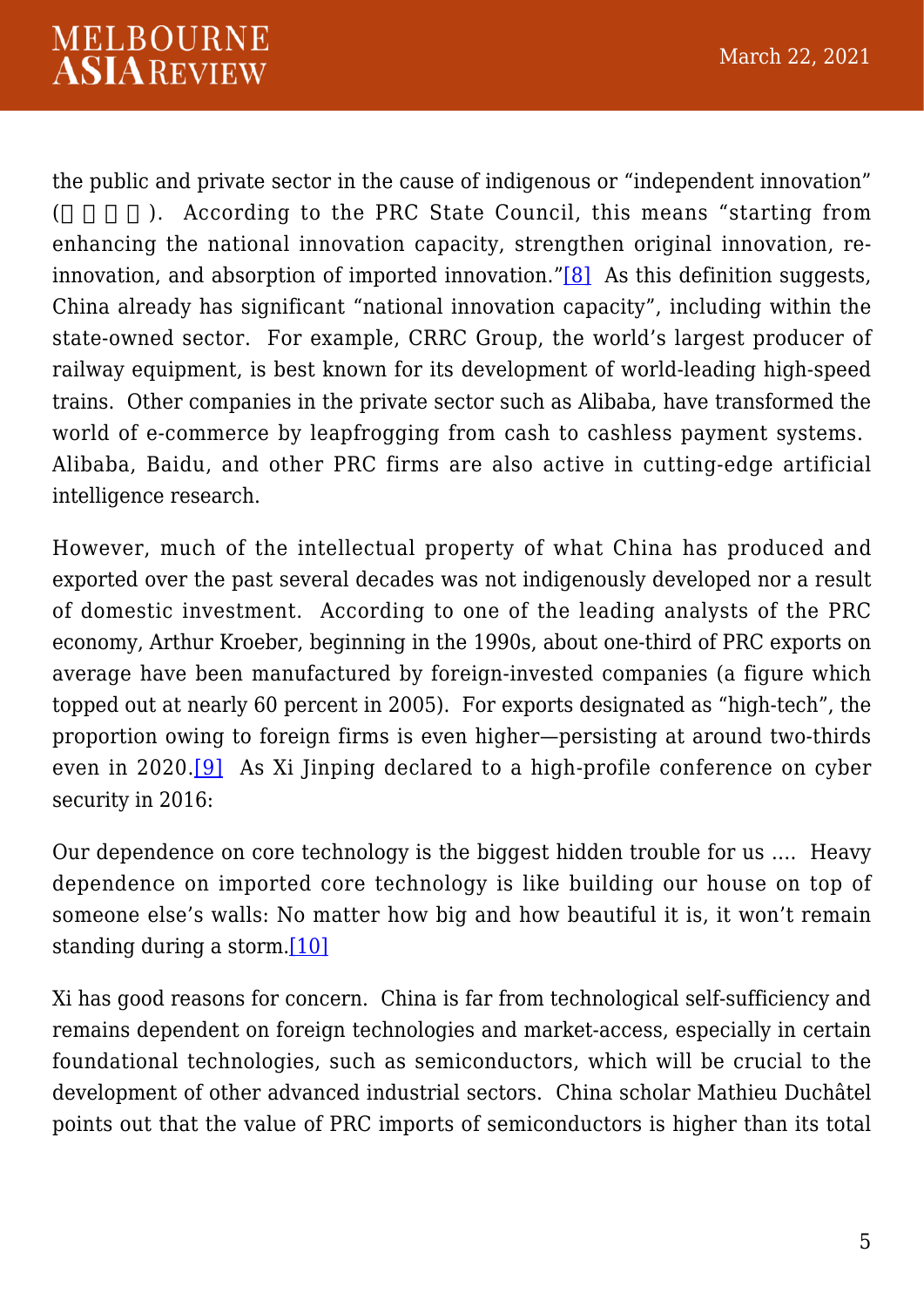<span id="page-5-0"></span>imports from the European Union and more than its oil imports, and that the country only produces about 15 percent of its domestic requirements. He writes, "The world's largest consumer market for semiconductor and integrated circuits depends on foreign suppliers not only for finished processors and other chips, but also for critical equipment and software at each stage of the value chain."[\[11\]](#page-12-5) In this critical sector and others, the intensifying and more protectionist technological competition between China and other major economies—such as the United States, Japan, and Germany—will complicate Beijing's pursuit of greater productivity, innovation, and self-sufficiency.

As a result, China's pursuit of technological innovation—whether through foreign acquisitions or home-grown efforts—faces a range of potential chokepoints both at home and abroad. U.S.-China economic competition intensifies this challenge as it moves beyond trade to encompass technology and financial markets. U.S. actions have included the restriction of exports to key PRC technology firms, banning investments in Chinese companies deemed to have links with the PLA, delisting major PRC companies from U.S. stock exchanges, trying to compel the sale of PRC companies to U.S. competitors, ordering the possibility of sanctions against financial institutions doing business in Hong Kong, stemming the flow of PRC scientists and technical experts seeking to work and study in the United States, and stepping up scrutiny of PRC talent recruitment programs. If and as other advanced economies take up similar measures, China's access to foreign technology, capital and expertise will be increasingly constrained, especially in cutting-edge fields.

### **Spurring indigenous innovation: "Made in China 2025" and "dual circulation"**

In response, Beijing must significantly increase investments in research and development (R&D) to develop new technologies, including technologies that do not yet exist or technologies that are inaccessible due to trade and investment restrictions. In order to spur indigenous innovation, China has increased its R&D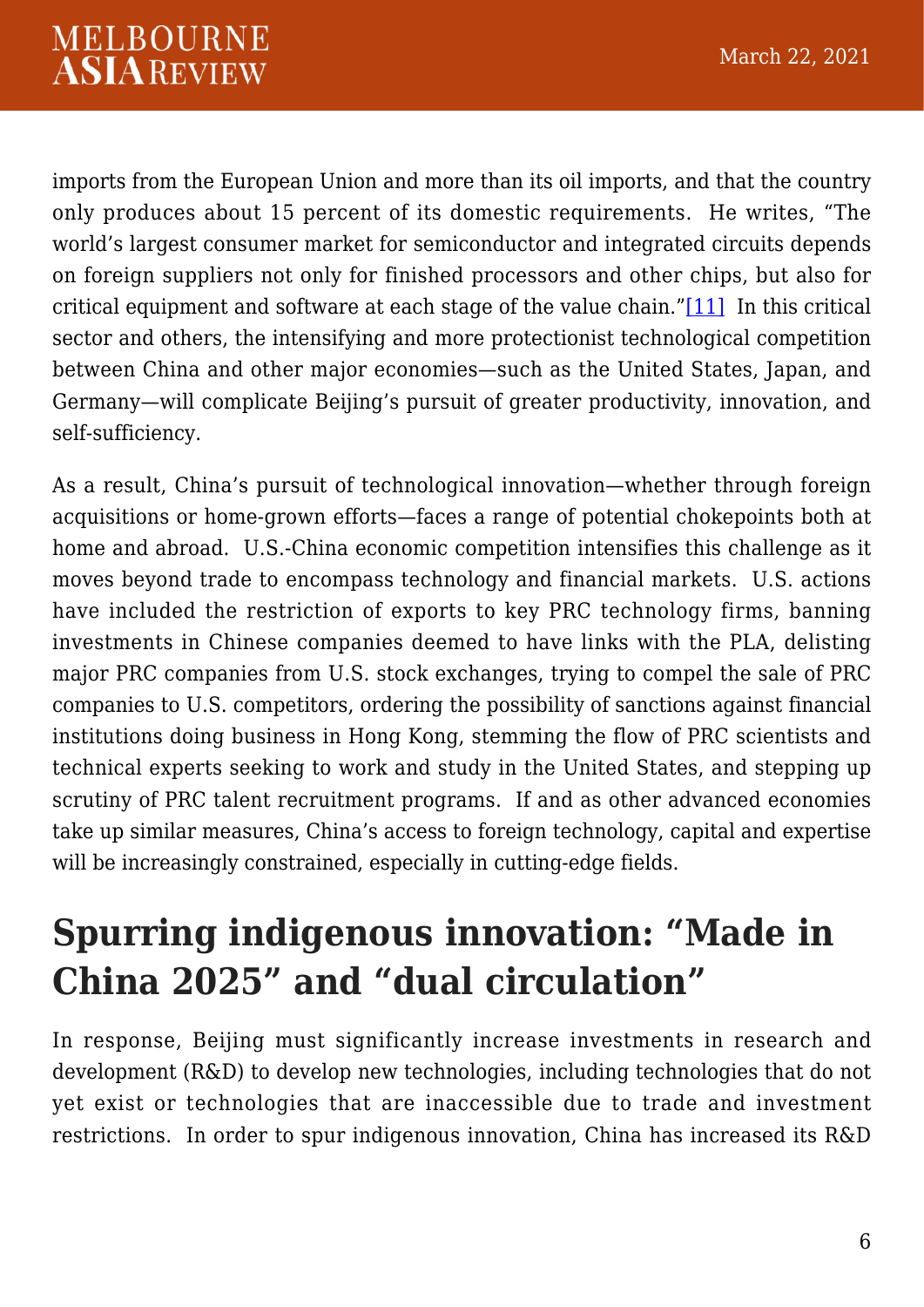<span id="page-6-0"></span>spending—total expenditure on R&D grew by double-digits annually between 2016 and 202[0\[12\]—](#page-13-0)and it is now the world's second largest investor in R&D, behind the United States. However, on other indicators of R&D spending, China does not fare as well. For example, as a percentage of GDP (2.19 percent in 2018), China's R&D spending ranks behind countries such as Finland, Israel, Japan, South Korea, Sweden, and the United States. To climb up the charts, the NPC endorsed increasing R&D investment at an annual rate of 7 percent in order to reach 3 percent of GDP by 2025[.\[13\]](#page-13-1)

<span id="page-6-2"></span><span id="page-6-1"></span>One of the most important undertakings under Xi to promote indigenous innovation is known as "Made in China 2025" (2025). Launched by the State Council in 2015, it aims to promote indigenous innovation and help transform China into a science and technology innovation superpower by 2049.<sup>[\[14\]](#page-13-2)</sup> Specifically, it is an effort to upgrade its manufacturing base through the integration of information technology—in essence pulling together the strengths of the state-owned and private sectors—to improve productivity, increase the indigenous content of higher-end technology products, reduce reliance on foreign inputs, and position China as a global leader in critical technologies of the future[.\[15\]](#page-13-3)

<span id="page-6-3"></span>The Made in China 2025 strategy gives priority to ten high-technology sectors:

- next generation information technology:
- high-end numerical control machinery and robotics;
- aerospace and aviation equipment;
- maritime engineering equipment and high-tech maritime vessel manufacturing;
- advanced rail equipment;
- energy-saving vehicles and new energy vehicles;
- electrical equipment;
- agricultural machinery and equipment:
- new materials; and
- <span id="page-6-4"></span>• biopharmaceutical and high-performance medical devices[.\[16\]](#page-14-0)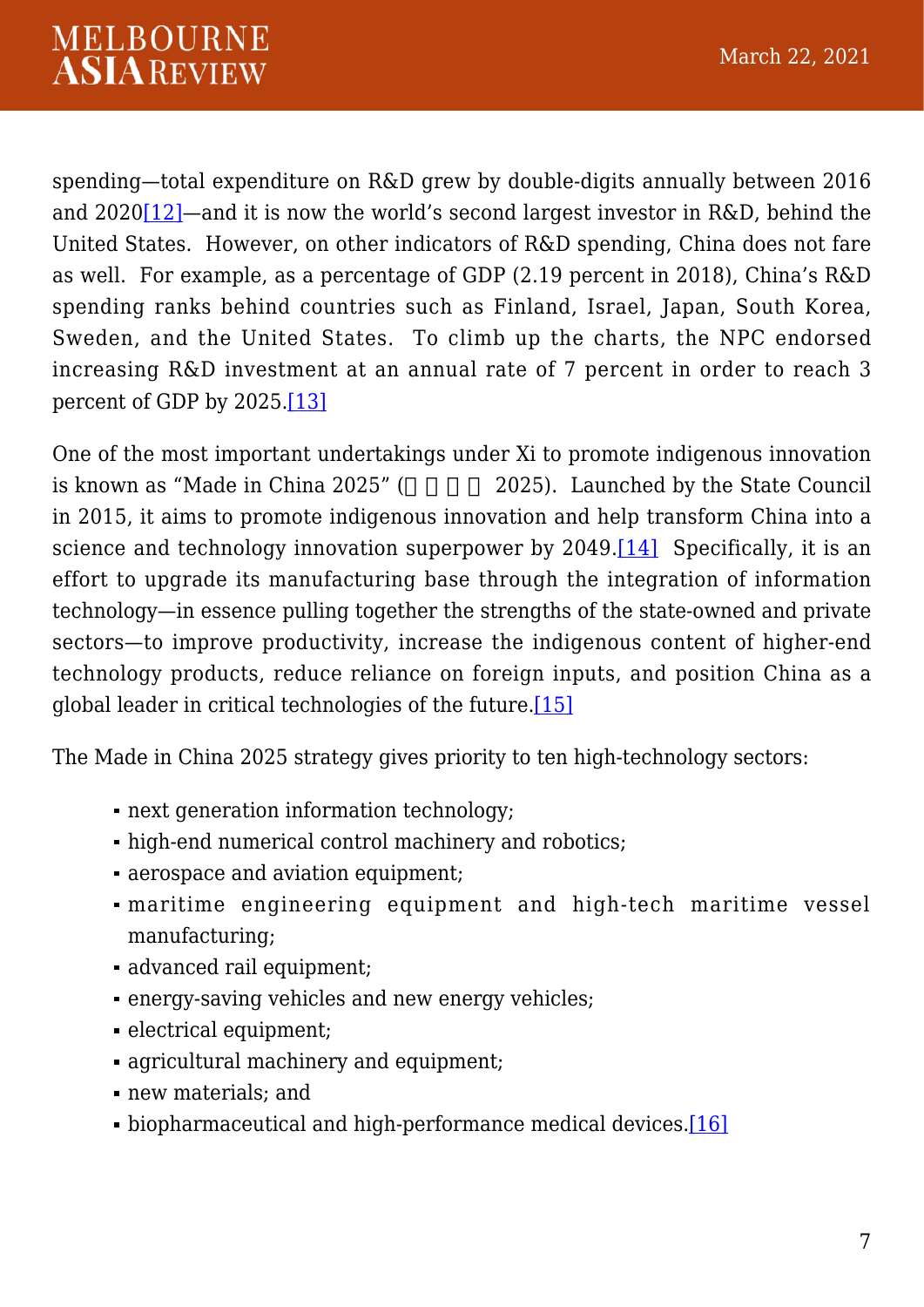Made in China 2025 set off alarm bells for governments and businesses around the world. Of greatest concern is the plan's associated objective of increasing the proportion of PRC domestic content across the value chain—design, manufacturing processes, technology and material inputs, and finished products—in the ten prioritized industrial areas and their subsectors. While the PRC government has not officially announced these targets, publications and analysis by Chinese think tanks and foreign counterparts conclude they generally range between 40 to 80 percent, depending on the sector, with the intention of achieving these goals between 2020 and 2030[.\[17\]](#page-14-1) To do so will mean focusing the PRC's considerable legal, regulatory and fiscal resources to squeeze out foreign competition inside China and position these industries for dominant roles in the international marketplace in the coming decades.

<span id="page-7-0"></span>In this sense, Made in China 2025 is an offensive measure to drive innovation and grab greater market share. But for China, it is defensive as well. Xi Jinping noted that one reason to enhance the international leading position of some industries is to "tighten international production chains' dependence on China, forming a powerful countermeasure and deterrent capability against foreigners who would artificially cut of supply [to China]." Xi specifically named high-speed rail, electric power equipment, new energy, and telecommunication equipment as sectors where China already has advantages.[\[18\]](#page-14-2)

<span id="page-7-2"></span><span id="page-7-1"></span>Owing to the international criticisms of Made in China 2025, the PRC government has lowered the program's profile since 2018.<sup>[\[19\]](#page-14-3)</sup> However, the overall strategy to become more technologically self-reliant remains in place. Indeed, the strategy has been reinforced by China's experience in the wake of the covid-19 pandemic in 2020-2021 and the continuing deterioration in economic relations with the United States over that period. In the midst of the global pandemic, Xi Jinping doubled down on promoting self-sufficiency by advocating a "dual circulation" ( $\qquad \qquad$ ) strategy—a framework he coined and endorsed last year[.\[20\]](#page-15-0)

<span id="page-7-3"></span>In essence, the strategy further encourages the Chinese economy to rely on its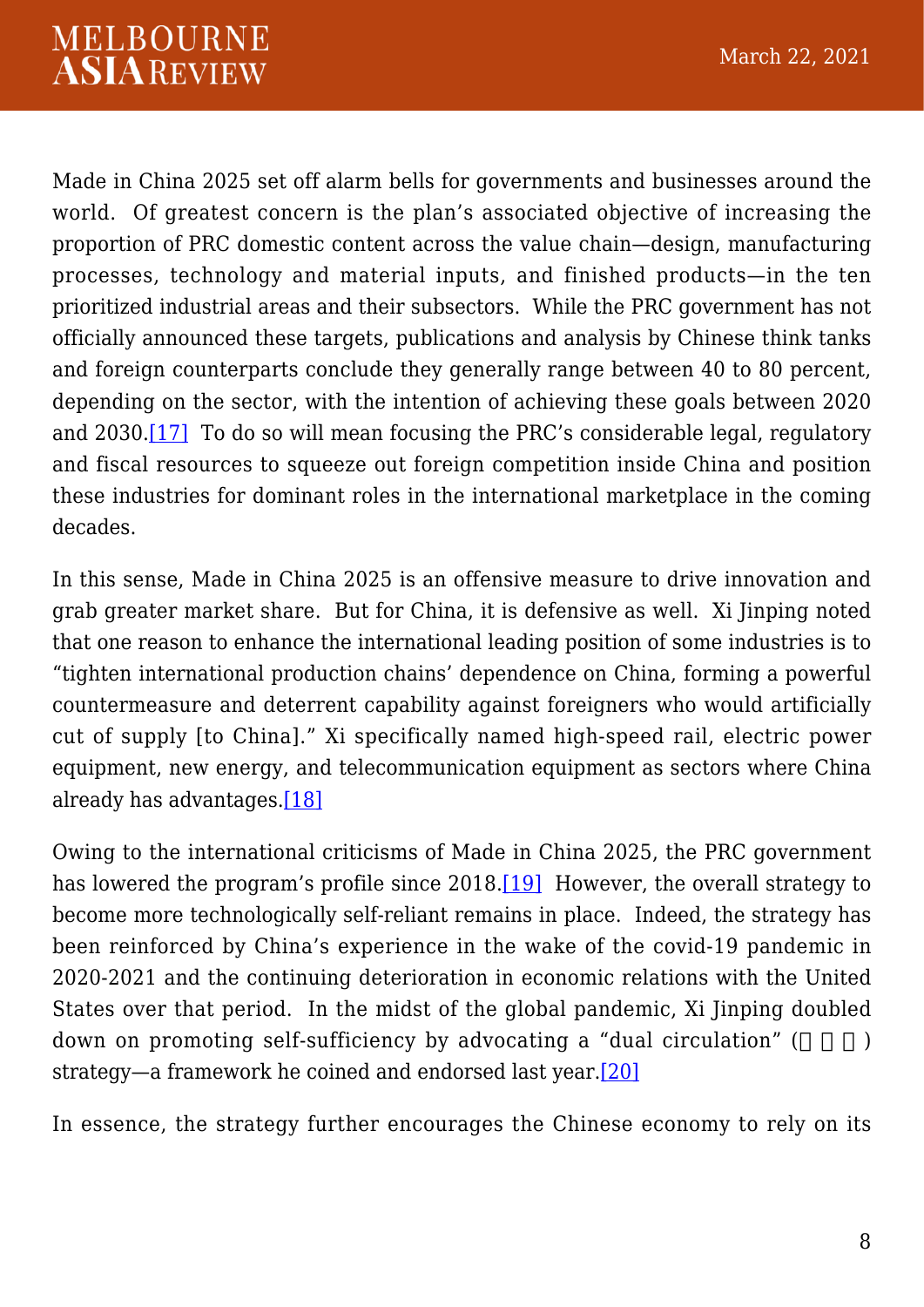enormous internal market or "domestic circulation" (entitled in rather than foreign markets or "international circulation" (a.g. ) which were the basis for the country's spectacular economic success in the past. The emphasis on greater selfsufficiency gained even greater impetus as the United States took a number of measures in 2020 and early-2021 to further restrict PRC access to U.S. technologies and capital markets.[\[21\]](#page-15-1) As Premier Li Keqiang declared in his work report to the NPC:

<span id="page-8-0"></span>We will give priority to domestic circulation, and work to build a strong domestic market and turn China into a trader of quality. We will leverage the flows of the domestic economy to make China a major magnet for global production factors and resources, thereby promoting positive interplay between domestic circulation and international circulation[.\[22\]](#page-15-2)

<span id="page-8-1"></span>Endorsed by the NPC, the strategy's key elements will include: increasing technological independence and innovation, securing external supply chains, and not only promoting greater reliance on China's domestic demand, but also facilitating it through improvements to internal efficiencies in production and logistics. In short, the "dual circulation" strategy is intended to buffer China from the risks of exposure to the international marketplace—especially in the face of deteriorating U.S.-China relations—and place greater faith in its domestic market to drive economic growth in the years ahead.

### **Australian interests**

These developments are significant for Australia. The outlook for Australia-China economic relations is already bleak. If, as declared at the NPC, China will continue to slow its capital-intensive development model and expand its consumption-led and green-growth plans, this would negatively affect traditional Australian exports of iron ore and coal.

Should China successfully transition in the coming decade to high-income status,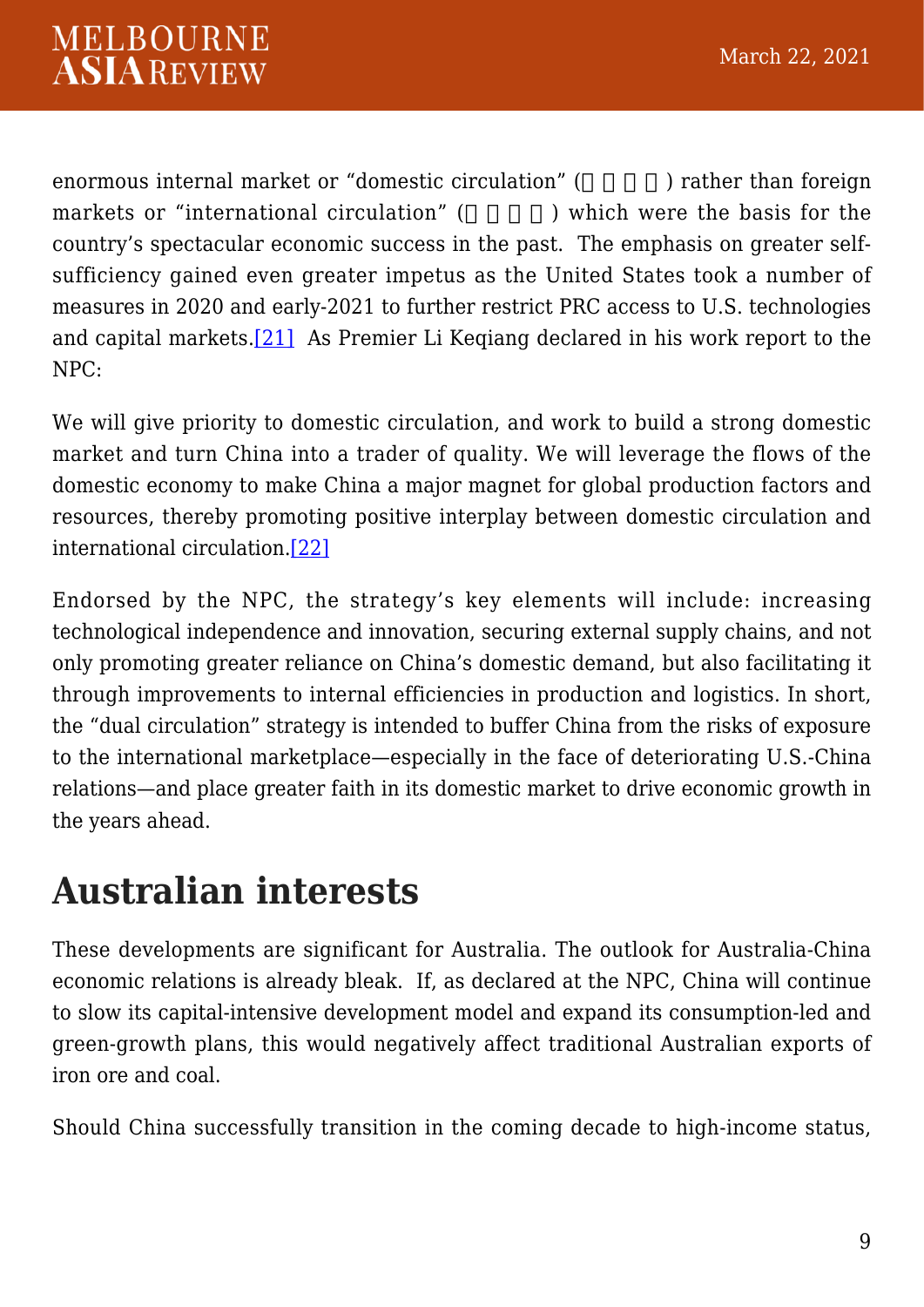this could bode well for Australian exports catering to wealthier Chinese—highquality agricultural goods, education, tourism, health products, lifestyle brands, and possibly fintech. But that assumes the present awful state of bilateral relations dramatically improves and Chinese consumers are not lured to other sources for those products—both highly unlikely prospects in the near-term.

In addition, if China succeeds in its ambition to dominate markets in key high-end technologies by 2030, this would likely squeeze certain Australian high-tech aspirations in both Chinese and global markets.

Moreover—in line with Xi's ambition to achieve a greater economic "deterrent capability" against foreigners—it could result in greater leverage against Australia within some advanced technology sectors. As U.S.-China technological competition intensifies, the fallout will wash over our shores.

Beijing's drive for self-sufficiency may have even larger geopolitical ambitions. Mindful that asserting its control over Taiwan by force would likely result in massive economic retribution by the United States, Japan, Europe, Australia, and others, China needs to build resilience to bear those costs. If a more confident, "self-reliant" China moves against Taiwan, Australia's security and economic interests will not be immune.

### **Looking ahead**

China is a large and well-resourced economy with numerous advantages and a record of resilience and adaptability. Of the world's major economies, it emerged strongest from the covid-19 pandemic. It will continue to make strides in innovation, especially if the private sector is given a greater chance to reach its potential. PRC advancements in e-commerce, high-speed rail, drone technology, and artificial intelligence suggest promising possibilities for indigenous innovation in the future. Along with 14 other Asia-Pacific partners, China concluded the Regional Comprehensive Economic Partnership (RCEP) free trade agreement at the end of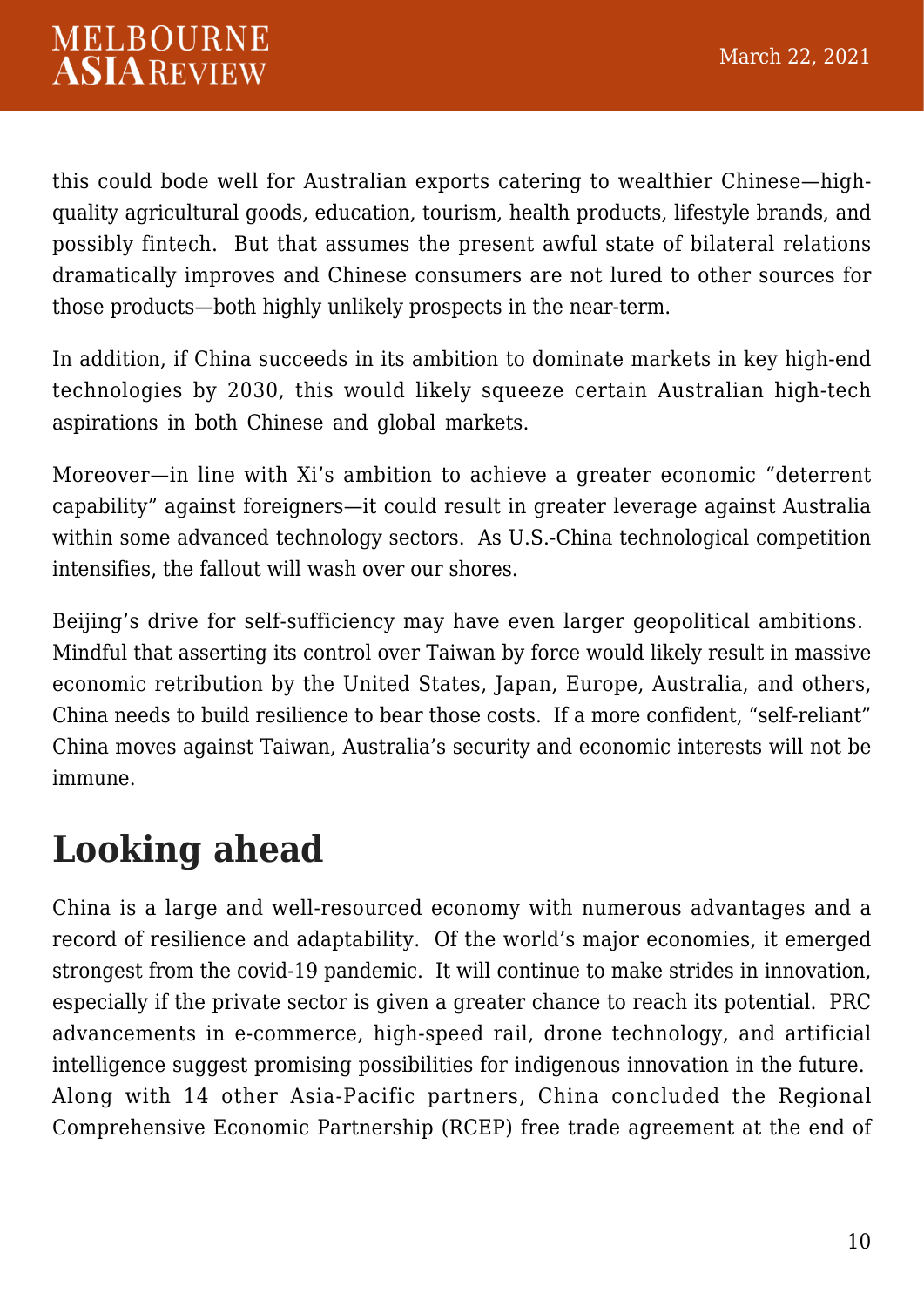<span id="page-10-0"></span>2020. Also in 2020, Beijing finalized negotiations with the European Union on a bilateral Comprehensive Agreement on Investment and the 10-country Association of Southeast Asian Nations (ASEAN) became China's largest trading partner, followed by the European Union, with the United States coming in third.[\[23\]](#page-15-3) These developments may help offset some of challenges noted above by enhancing China's access to key foreign markets besides the United States. China has even put in place its own regulations to punish firms—including foreign firms—which comply with "unjustified" sanctions imposed on China[.\[24\]](#page-15-4)

<span id="page-10-1"></span>But in spite of these and other economic positives for China, persistent structural obstacles remain in place and will frustrate progress in realizing Xi Jinping's economic ambitions.

Internally, the Chinese leadership will face increasing pressures to diminish the role of the state and Party within the economy, permit a greater role for the market, and introduce a legal and regulatory system that is more predictable and bound by the rule of law. But there is little sign that Xi and the Party-state are prepared to take such steps, seeing instead too much social and political risk in doing so. The past PRC growth model and approach to globalization has been an economic success by and large, but has also empowered the Party and Xi Jinping.[\[25\]](#page-15-5) Sticking with that model—or at least significant elements of it—may bode well for the continuation of authoritarian rule, but will come at an economic cost in the years to come.

<span id="page-10-2"></span>Externally, Xi and the Chinese leadership face growing pushback around the world to the country's quest for technology acquisition and indigenous innovation. A resulting bifurcation of the global economy, one which detaches elements of the PRC economy from their most prized markets and supply chains, will have a crippling effect on China's growth and economic aspirations. Having set lofty political expectations for China's economic success in the coming decades, Beijing faces the challenge of achieving increased productivity, greater self-reliance, and heightened income levels even as its economic and technological competition with other advanced countries continues to escalate.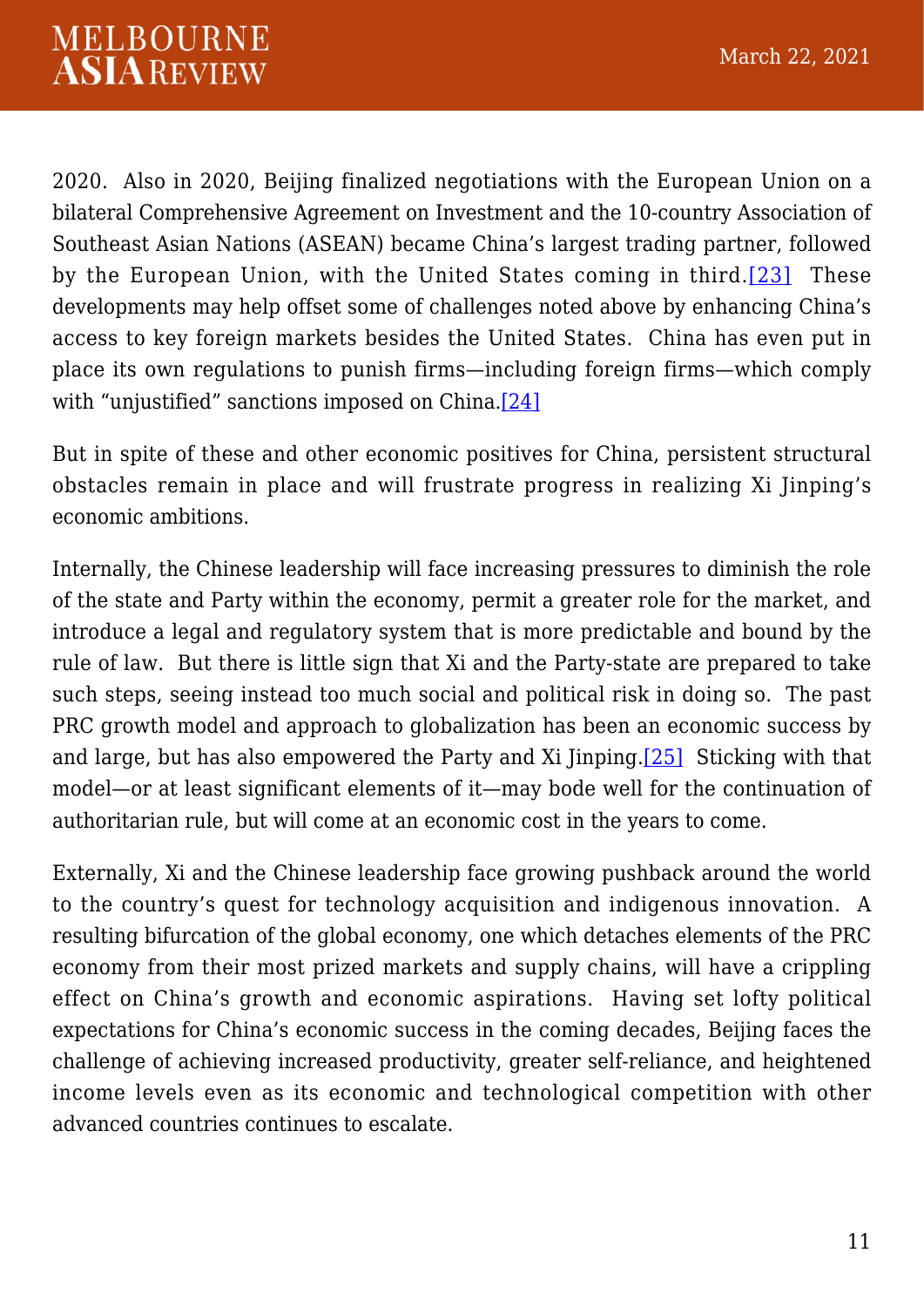Faced with these challenges, the announcements emanating from the Great Hall of the People during the NPC signal a profound re-thinking in Beijing. The stakes are high, not only for China but also for global economics and geopolitics for years to come.

#### **Footnotes:**

<span id="page-11-0"></span>**[\[1\]](#page-1-0) Li Hongbin, et al., "The End of Cheap Chinese Labor,"** *Journal of Economic Perspectives* **26, no. 4 (2012): 57-74, doi: 10.1257/jep.26.4.57.**

<span id="page-11-1"></span>**[\[2\]](#page-2-0) Lei Xiaoyan, "Grey Matter: Its aging population is an issue of major concern for China requiring policy changes to address it,"** *China Daily,* **November 13, 2020,**

**https://global.chinadaily.com.cn/a/202011/13/WS5fadcebda31024ad 0ba93c88.html.**

<span id="page-11-2"></span>**[\[3\]](#page-2-1)** *People's Republic of China: 2020 Article IV Consultation***, International Monetary Fund, December 2, 2020, https://www.imf.org/en/Publications/CR/Issues/2021/01/06/Peoples-R epublic-of-China-2020-Article-IV-Consultation-Press-Release-Staff-Report-and-49992.**

<span id="page-11-3"></span>**[\[4\]](#page-2-2) This term defined by Indermit Gill and Homi Kharas,** *An East Asian Renaissance—Ideas for Economic Growth* **(Washington, D.C.: World Bank Group, 2007).**

<span id="page-11-4"></span>**[\[5\]](#page-3-0) The World Bank and the Development Research Center of the State Council of the People's Republic of China** *China 2030: Building a Modern, Harmonious, and Creative Society* **(Washington, D.C.: World Bank Group, 2013), p. 12, http://documents1.worldbank.org/curated/en/781101468239669951/**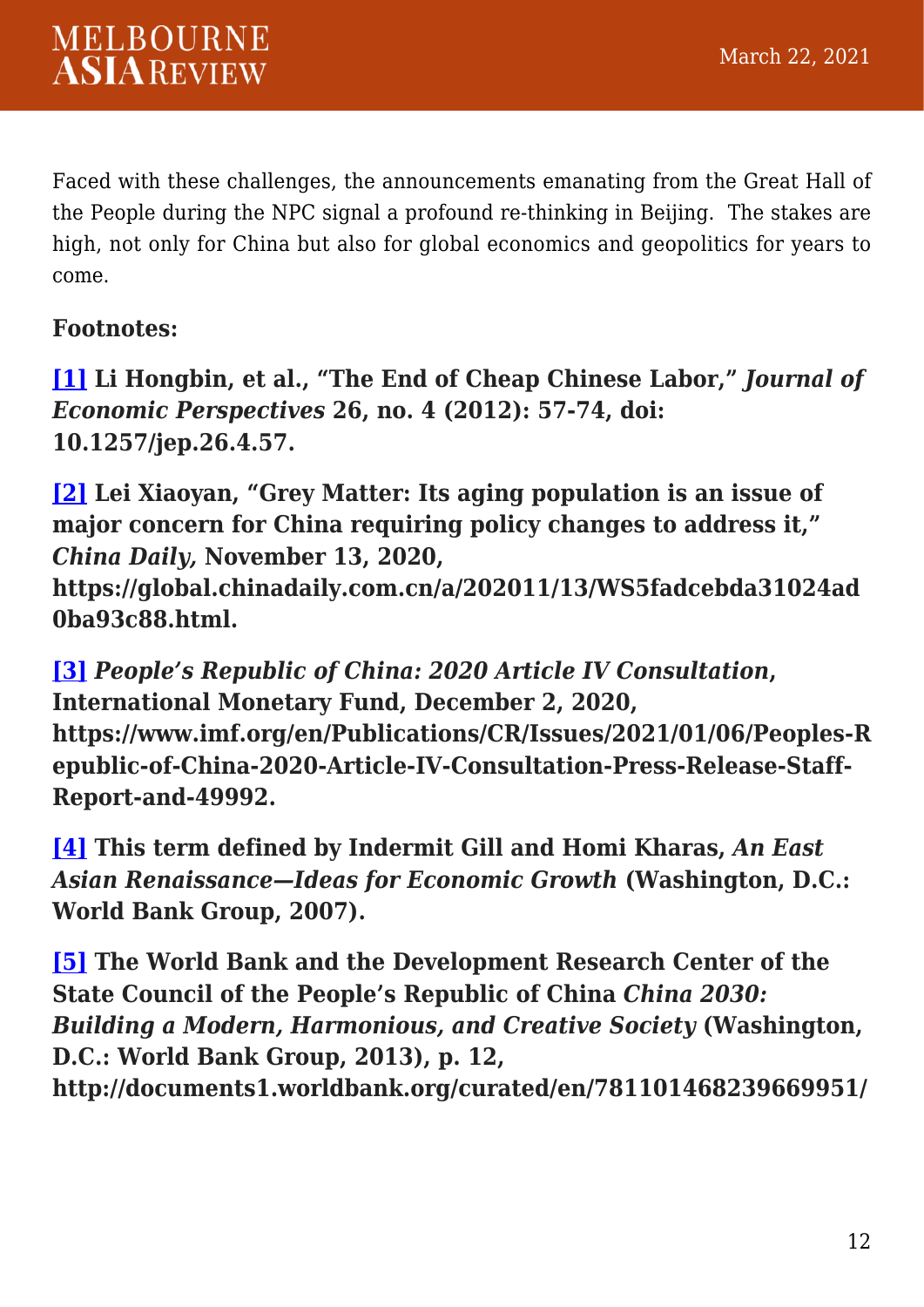**pdf/China-2030-building-a-modern-harmonious-and-creativesociety.pdf.**

<span id="page-12-0"></span>**[\[6\]](#page-3-1) The 13 economies are: Equatorial Guinea, Greece, Hong Kong, Ireland, Israel, Japan, Mauritius, Portugal, Puerto Rico, Singapore, Spain, South Korea, and Taiwan. On the correlation between "institutional quality" and breaking out of the middle-income trap, see Michael Witt, "How China Can Avoid the Middle Income Trap,"** *INSEAD Knowledge***, April 12, 2016. http:// knowledge.insead.edu/blog/insead-blog/how-china-can-avoid-the-**

**middle-income-trap-4629.**

<span id="page-12-1"></span>**[\[7\]](#page-3-2) Chen Qingqing, "China may hit middle-income trap—minister,"** *Global Times***, April 26, 2015, http://www.globaltimes.cn/content/918760.shtml.**

<span id="page-12-2"></span>**[\[8\]](#page-4-0) heating in Eq. 13. [State Council of the People's Republic of China],**  $(2006-2020)$  [National **Medium- and Long-Term Program for Science and Technology Development (2006-2020)], \_\_\_\_\_\_\_\_\_\_ [State Council Bulletin], no. 9 (2006), section 2.1,**

**[http://www.gov.cn/gongbao/content/2006/content\\_240244.htm.](http://www.gov.cn/gongbao/content/2006/content_240244.htm)**

<span id="page-12-3"></span>**[\[9\]](#page-4-1) Arthur R. Kroeber,** *China's Economy: What Everyone Needs to Know* **(New York, N.Y.: Oxford University Press, 2020)***,* **p. 81.**

<span id="page-12-4"></span>**[\[10\]](#page-4-2) "Core technology depends on one's own efforts: President Xi,"** *People's Daily Online,* **April 19, 2018, http://en.people.cn/n3/2018/0419/c90000-9451186.html.**

<span id="page-12-5"></span>**[\[11\]](#page-5-0) Mathieu Duchâtel,** *The Weak Links in China's Drive for Semiconductors,* **Institut Montaigne Policy Paper, January 2021, p.**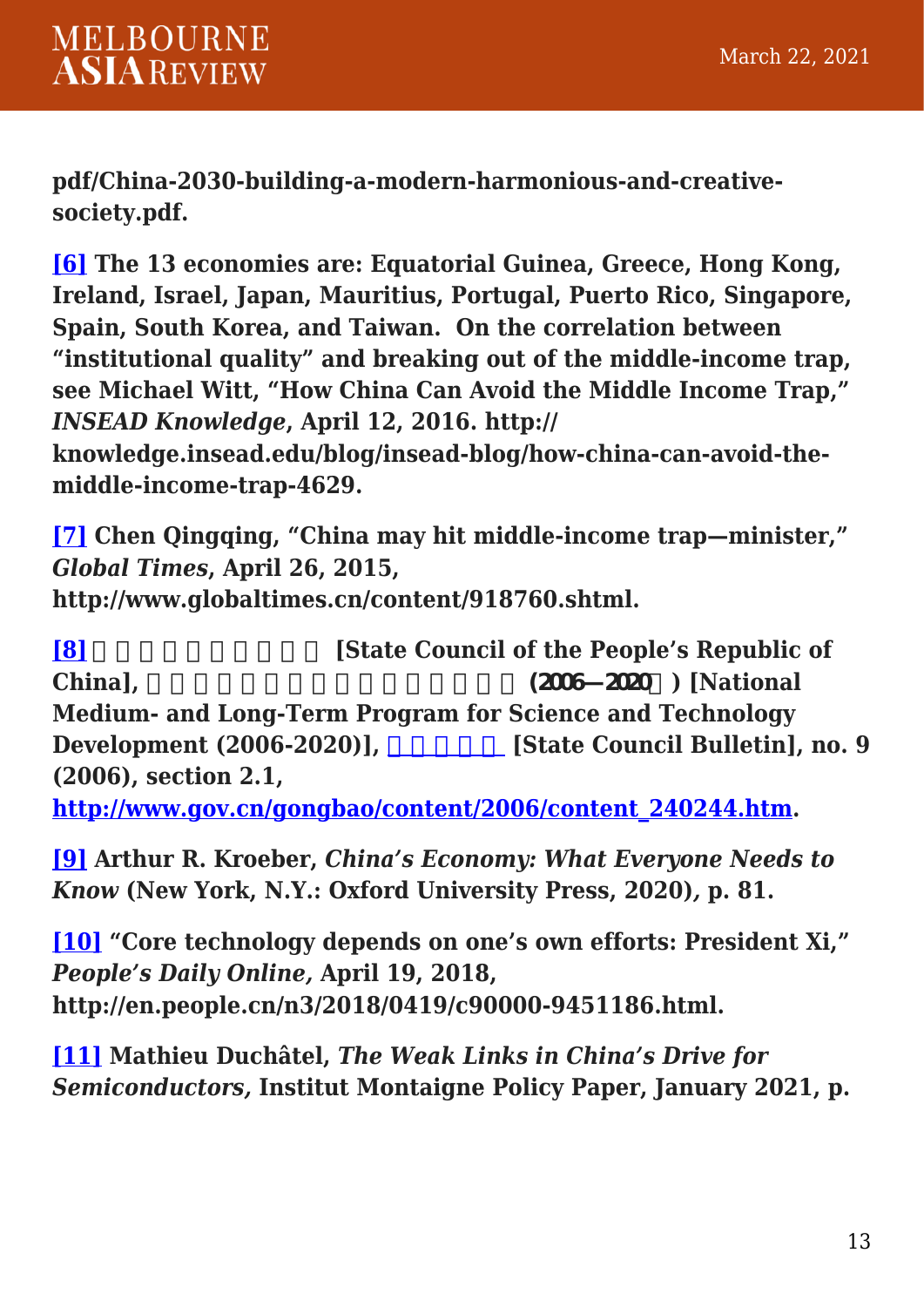#### **7.**

<span id="page-13-0"></span>**[\[12\]](#page-6-0) "China's spending on R&D rises to historic high,"** *Xinhua***, August 27, 2020,**

**http://www.xinhuanet.com/english/2020-08/27/c\_139322217.htm.**

<span id="page-13-1"></span>**[\[13\]](#page-6-1) Data in this paragraph from United Nations Economic, Social and Cultural Organization Institute for Statistics website, http://uis.unesco.org/apps/visualisations/research-and-developmentspending/ and Wang Tao, "China's Next Five-Year Plan to Prioritize Technology, Innovation,"** *Caixin Global***, 25 September 2020, [https://www.caixinglobal.com/2020-09-25/wang-tao-chinas-next-five](https://www.caixinglobal.com/2020-09-25/wang-tao-chinas-next-five-year-plan-to-prioritize-technology-innovation-101609731.html)[year-plan-to-prioritize-technology-innovation-101609731.html;](https://www.caixinglobal.com/2020-09-25/wang-tao-chinas-next-five-year-plan-to-prioritize-technology-innovation-101609731.html) Teddy Ng, "China's 'two sessions': key takeaways from the opening of the National People's Congress,"** *South China Morning Post,* **March 5, 2021,**

**https://www.scmp.com/news/china/politics/article/3124219/chinas-t wo-sessions-theme-overcoming-challenges-unifies-npc.**

<span id="page-13-3"></span><span id="page-13-2"></span>**[\[14\]](#page-6-2) For excellent analysis of Made in China 2025 and its implications, Josh Wübbeke et al.,** *Made in China 2025: The Making of a High-Tech Superpower and Consequences for Industrial Companies,* **MERICS Papers on China no. 2 (Berlin: Mercator Institute for China Studies, December 2016); Max J. Zenglein and Anna Holzmann,** *Evolving Made in China 2025: China's industrial policy in the quest for global tech leadership,* **MERICS Papers on China no. 8 (Berlin: Mercator Institute for China Studies, July 2019). See also Scott Kennedy "Made in China 2025," Center for Strategic and International Studies, June 1, 2015, [https://www.csis.org/analysis/made-china-2025.](https://www.csis.org/analysis/made-china-2025)**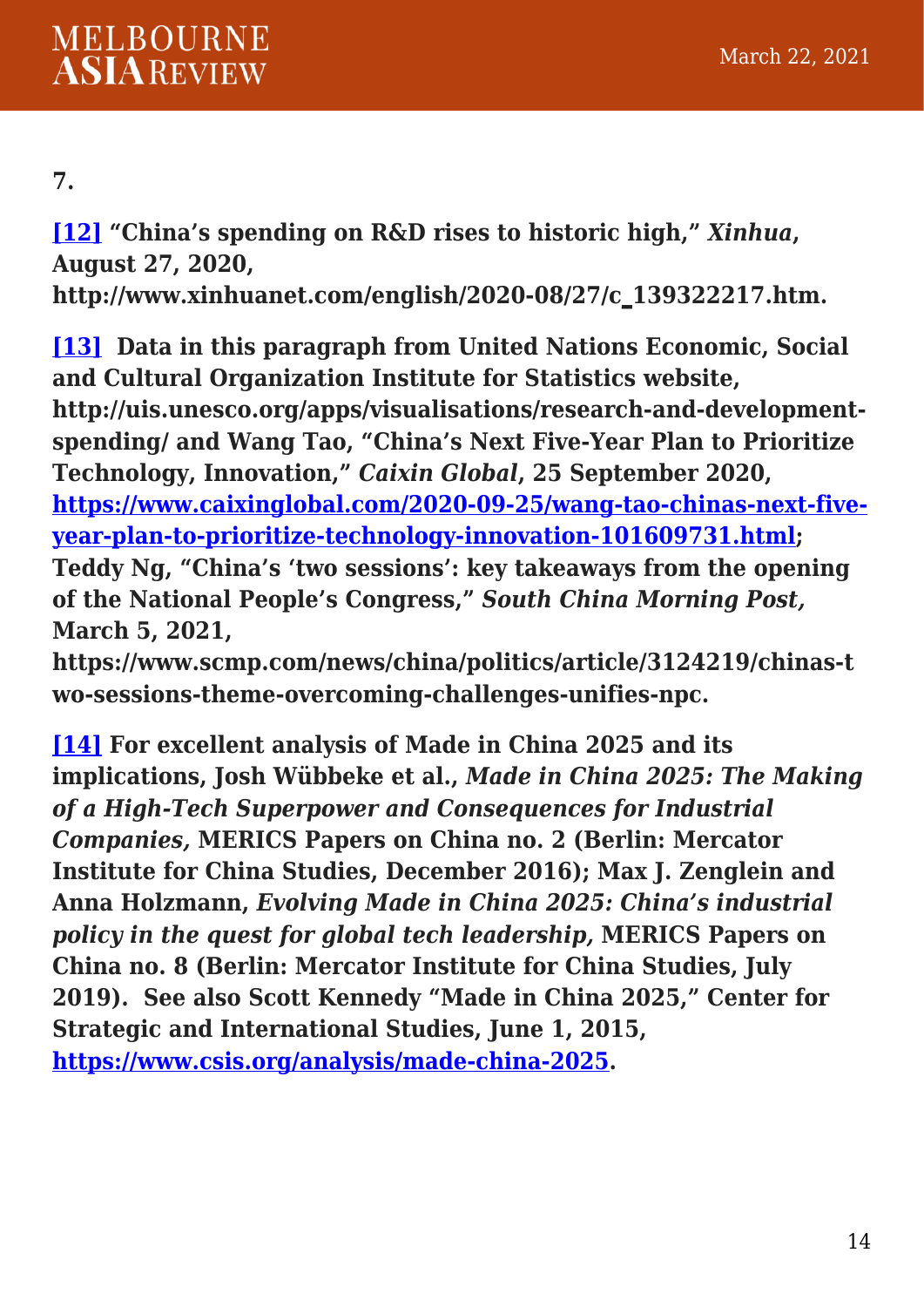**[\[15\]](#page-6-3) "'Made in China 2025' Industrial Policies: Issues for Congress", Congressional Research Service, August 11, 2020, https://crsreports.congress.gov/product/pdf/IF/IF10964/6.**

<span id="page-14-0"></span>**[\[16\]](#page-6-4)** " **Example 2025 ["State Council Notice on the issuance of Made in China 2025,"** [State **Council of the People's Republic of China], May 8, 2015, [http://www.gov.cn/zhengce/content/2015-05/19/content\\_9784.htm.](http://www.gov.cn/zhengce/content/2015-05/19/content_9784.htm)**

<span id="page-14-1"></span>**[\[17\]](#page-7-0) In-depth details on Made in China 2025 as well as details of its domestic content goals are provided in** *Made in China 2025: Global Ambitions Built on Local Protections* **(Washington, D.C.: United States Chamber of Commerce, 2017), especially Appendix 3, https://www.uschamber.com/sites/default/files/final\_made\_in\_china\_ 2025\_report\_full.pdf.**

<span id="page-14-2"></span>**[\[18\]](#page-7-1) Xi Jinping, "国家中长期经济社会发展战略若干重大问题" ["Certain major issues for our national medium- and long-term economic and** social development strategy"],

#### **[***Seeking Truth***], October 31, 2020,**

**[https://web.archive.org/web/20201111020608/http://www.qstheory.c](https://web.archive.org/web/20201111020608/http:/www.qstheory.cn/dukan/qs/2020-10/31/c_1126680390.htm) [n/dukan/qs/2020-10/31/c\\_1126680390.htm](https://web.archive.org/web/20201111020608/http:/www.qstheory.cn/dukan/qs/2020-10/31/c_1126680390.htm). This article is translated andby Etcetera Language Group and can be found at [https://cset.georgetown.edu/research/xi-jinping-certain-major-issues](https://cset.georgetown.edu/research/xi-jinping-certain-major-issues-for-our-national-medium-to-long-term-economic-and-social-development-strategy/) [-for-our-national-medium-to-long-term-economic-and-social](https://cset.georgetown.edu/research/xi-jinping-certain-major-issues-for-our-national-medium-to-long-term-economic-and-social-development-strategy/)[development-strategy/](https://cset.georgetown.edu/research/xi-jinping-certain-major-issues-for-our-national-medium-to-long-term-economic-and-social-development-strategy/).**

<span id="page-14-3"></span>**[\[19\]](#page-7-2) Michael Martina, Kevin Yao and Yawen Chen, "Exclusive: Facing U.S. blowback, Beijing softens 'Made in China 2025' message",** *Reuters***, June 25, 2018,**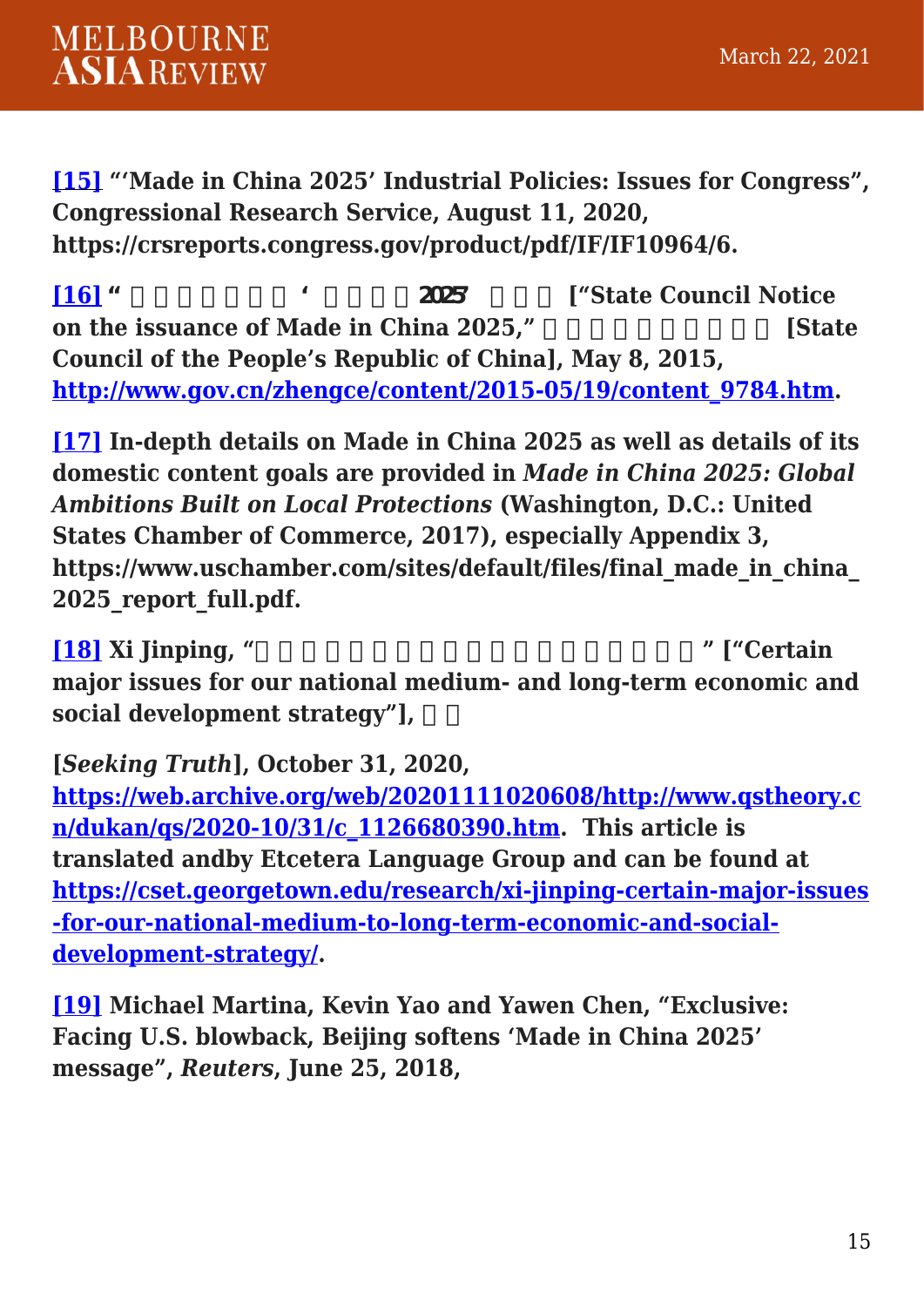#### **[https://www.reuters.com/article/us-usa-trade-china-madeinchina202](https://www.reuters.com/article/us-usa-trade-china-madeinchina2025-exclu-idUSKBN1JL12U) [5-exclu-idUSKBN1JL12U.](https://www.reuters.com/article/us-usa-trade-china-madeinchina2025-exclu-idUSKBN1JL12U)**

<span id="page-15-0"></span>**[\[20\]](#page-7-3) Frank Tang, "Explainer: What is China's dual circulation economic strategy and why is it important?,"** *South China Morning Post,* **November 19, 2020,**

**https://www.scmp.com/economy/china-economy/article/3110184/wha t-chinas-dual-circulation-economic-strategy-and-why-it.**

<span id="page-15-1"></span>**[\[21\]](#page-8-0) Che Pan, "US-China tech war: Beijing's top policy official lays out strategy to address Washington's 'stranglehold' over China,"** *South China Morning Post***, January 26, 2021,** 

**[https://www.scmp.com/tech/policy/article/3119294/us-china-tech-wa](https://www.scmp.com/tech/policy/article/3119294/us-china-tech-war-beijings-top-policy-official-lays-out-strategy) [r-beijings-top-policy-official-lays-out-strategy.](https://www.scmp.com/tech/policy/article/3119294/us-china-tech-war-beijings-top-policy-official-lays-out-strategy)**

<span id="page-15-2"></span>**[\[22\]](#page-8-1) Li Keqiang,** *Report of the Work of the Government,* **delivered at the Fourth Session of the 13th National People's Congress of the People's Republic of China, March 5, 2021, p. 10, http://en.people.cn/n3/2021/0313/c90000-9828536.html.**

<span id="page-15-3"></span>**[\[23\]](#page-10-0) Ryan Hass, "How China is Responding to Escalating Strategic Competition with the U.S.,"** *China Leadership Monitor,* **no. 67 (2021), https://www.prcleader.org/hass.**

<span id="page-15-4"></span>**[\[24\]](#page-10-1) Tom Mitchell, "China launches measures to protect companies from US sanctions,"** *Financial Times,* **January 9, 2021, https://www.ft.com/content/33c307b7-7157-442d-90b4-f48308429d0 2.**

<span id="page-15-5"></span>**[\[25\]](#page-10-2) Min Ye,** *The Belt Road and Beyond: State-Mobilized Globalization in China: 1998-2018* **(New York, NY: Cambridge**